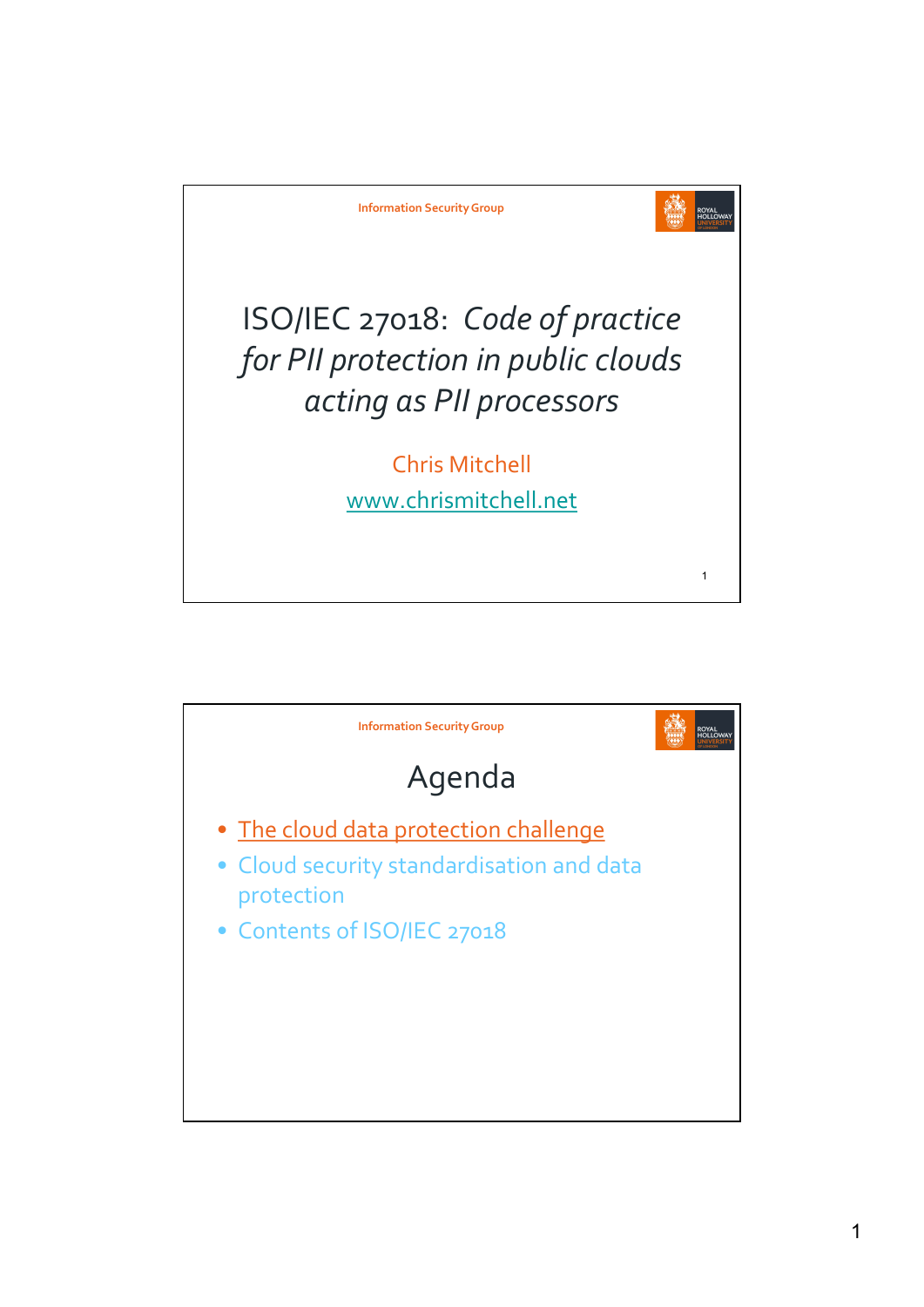

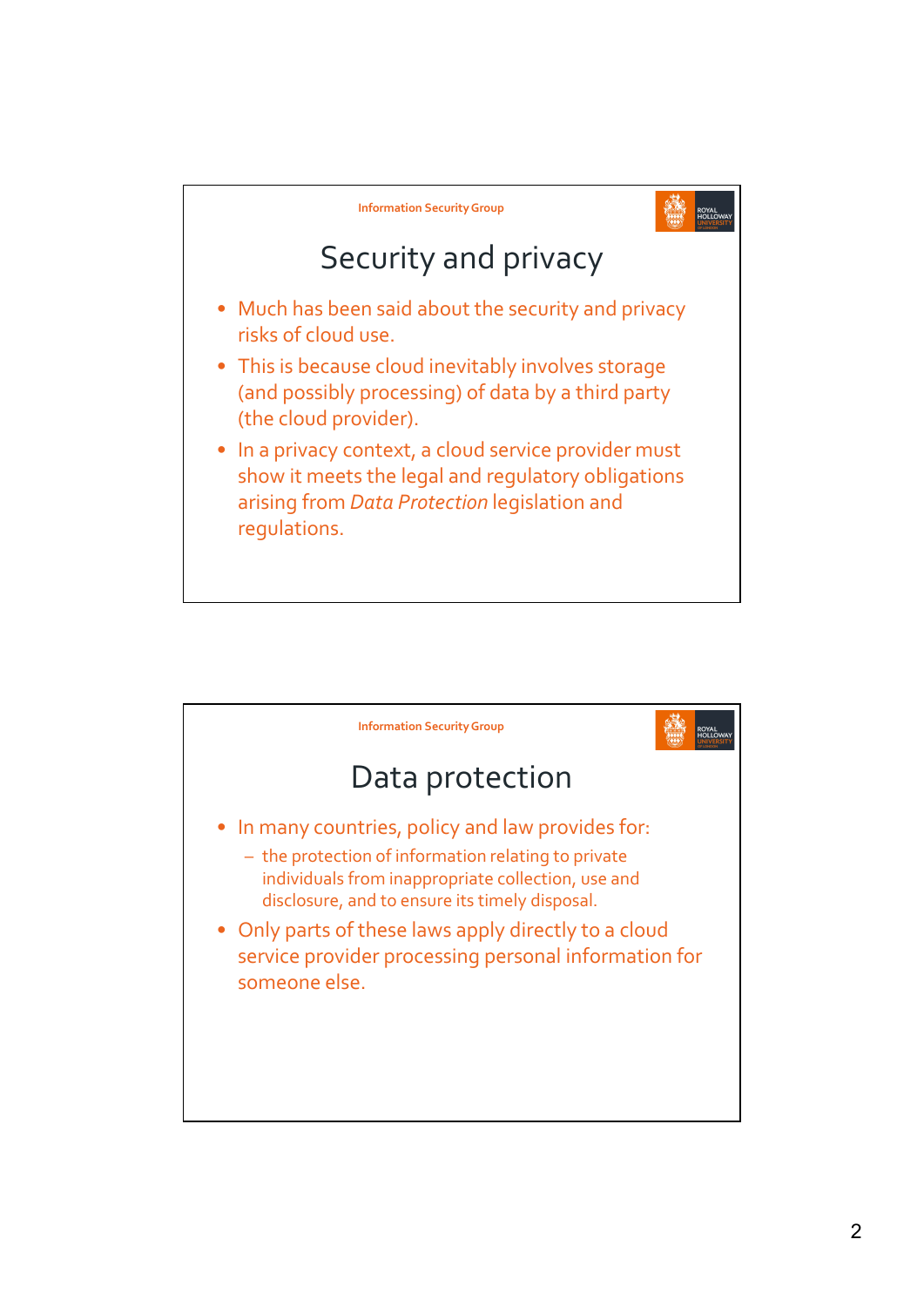

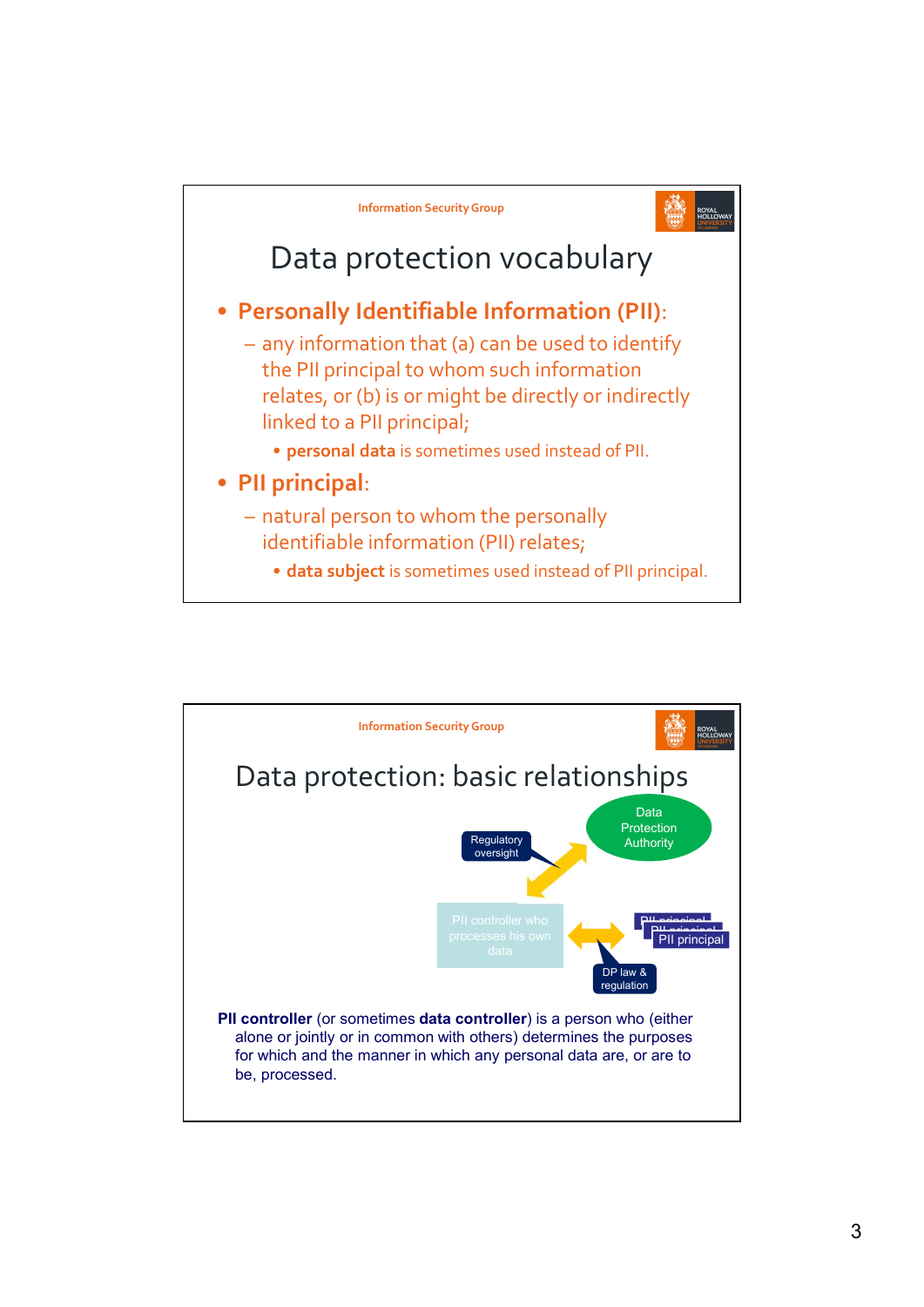

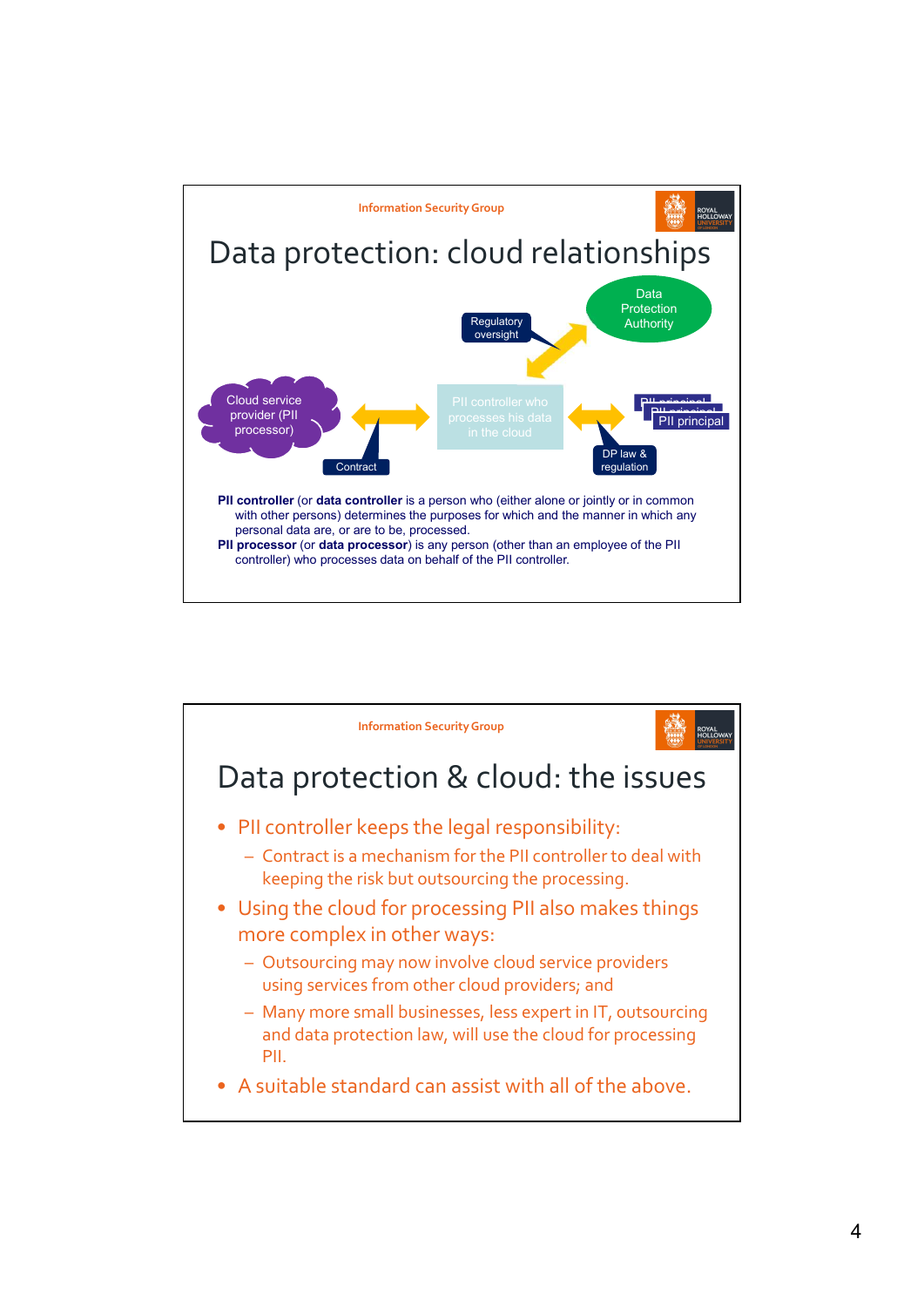

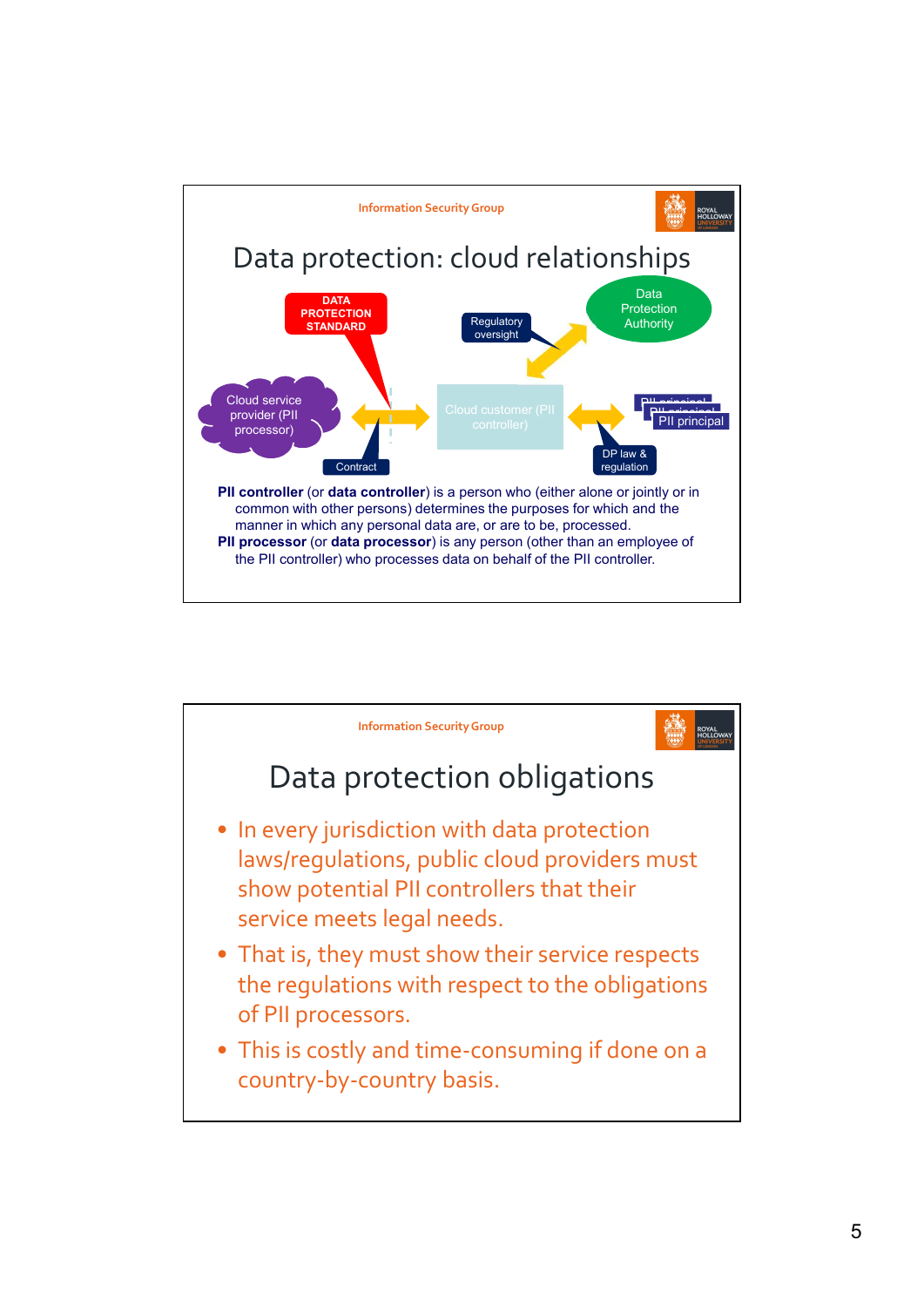

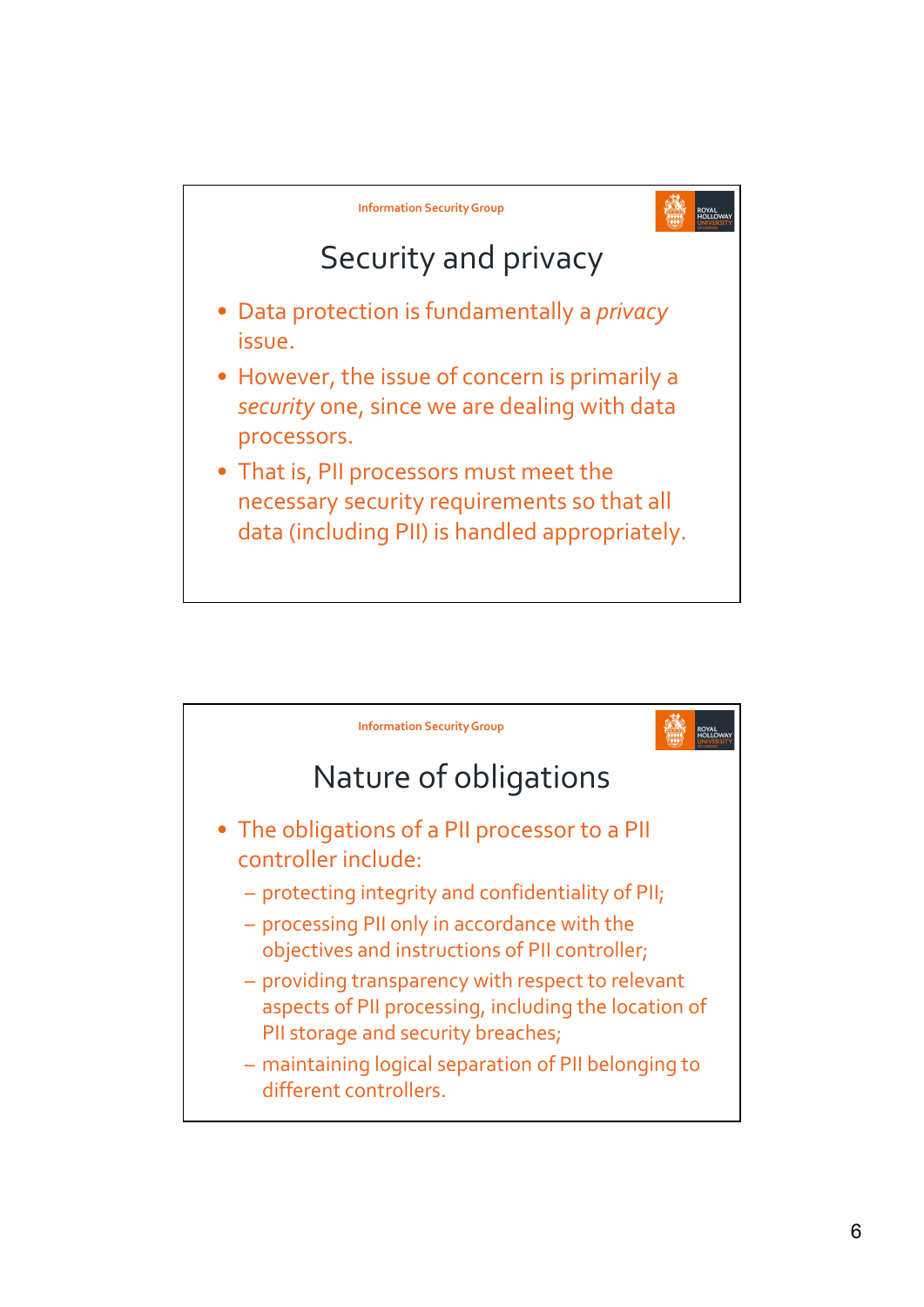

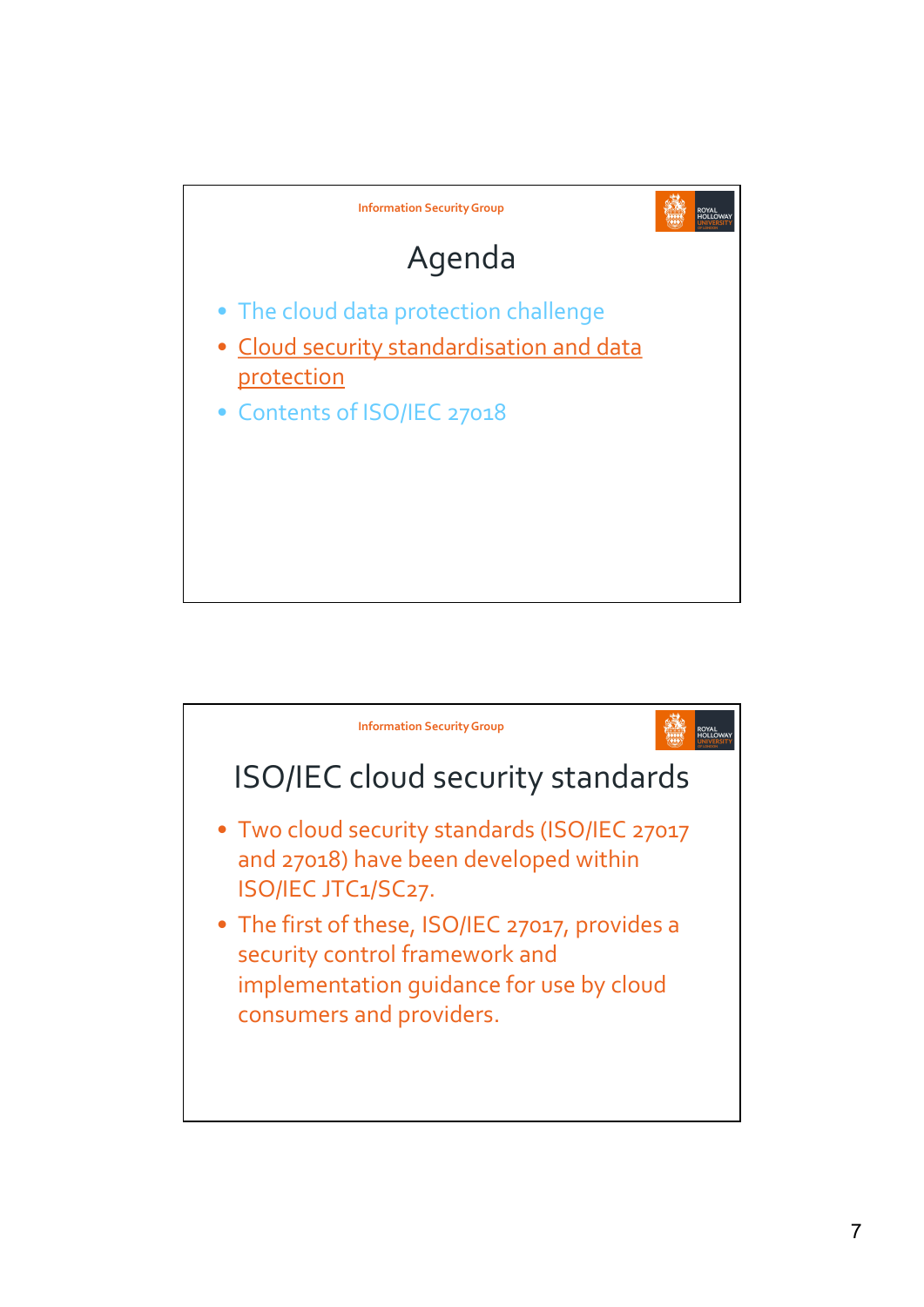

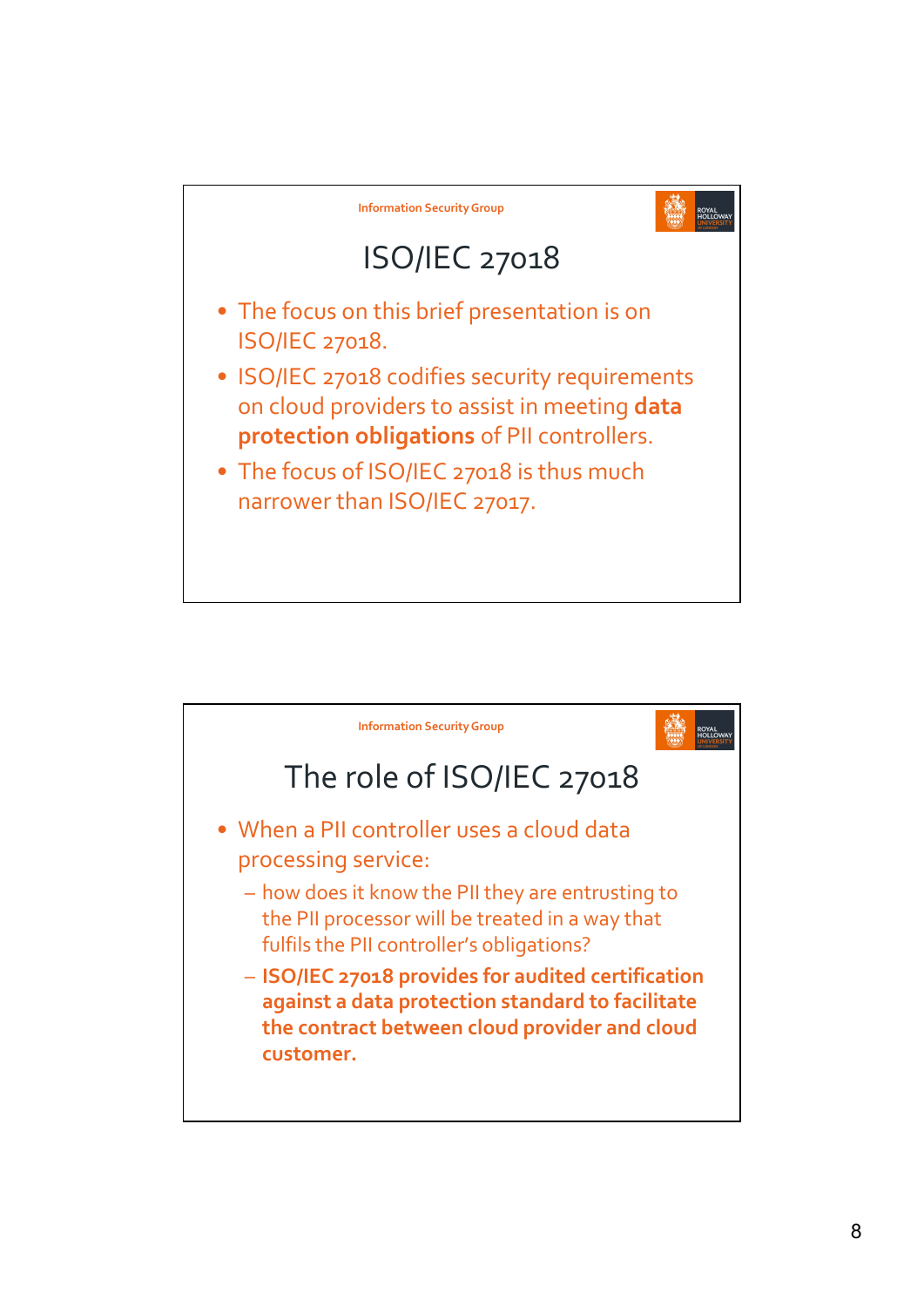

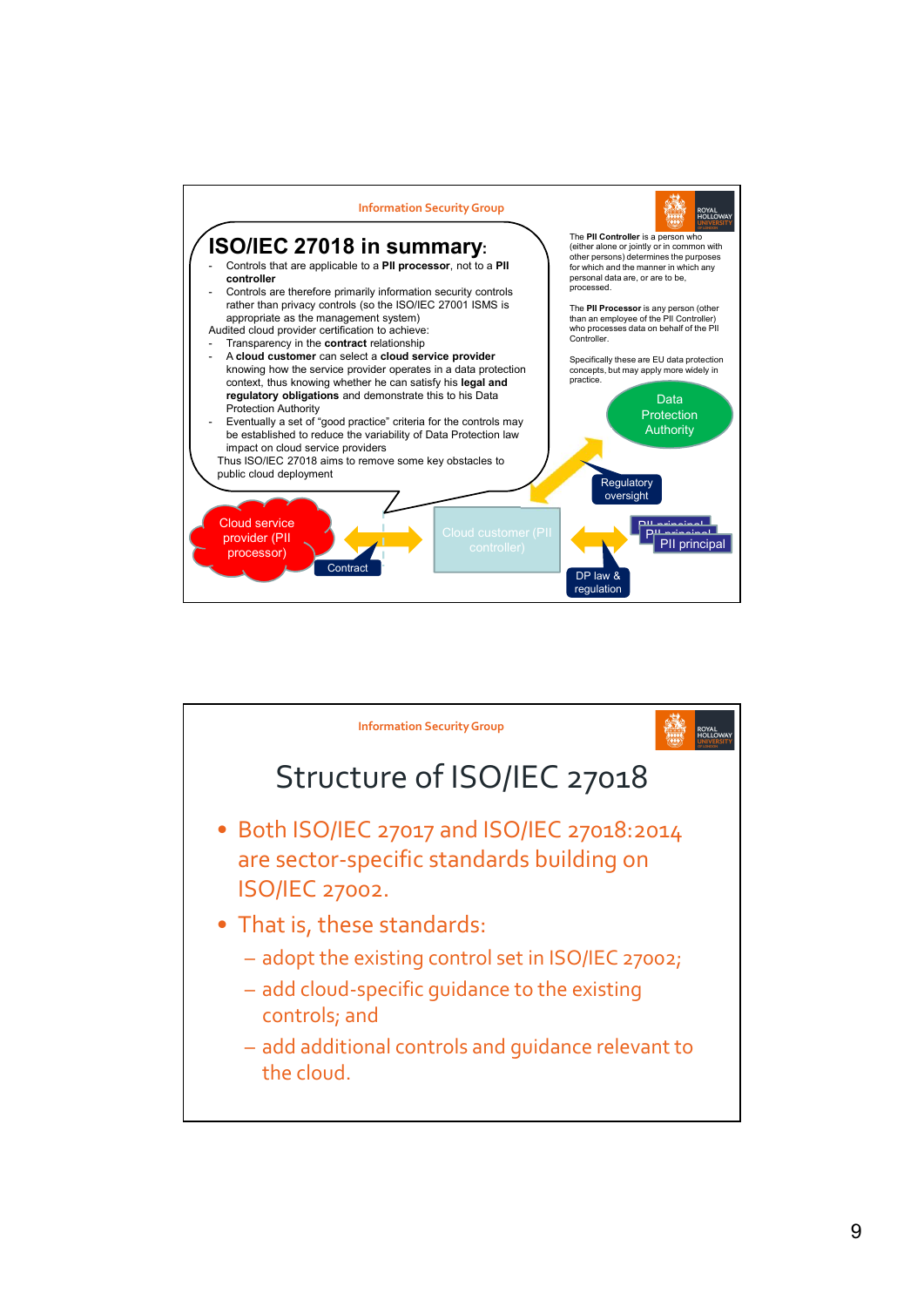

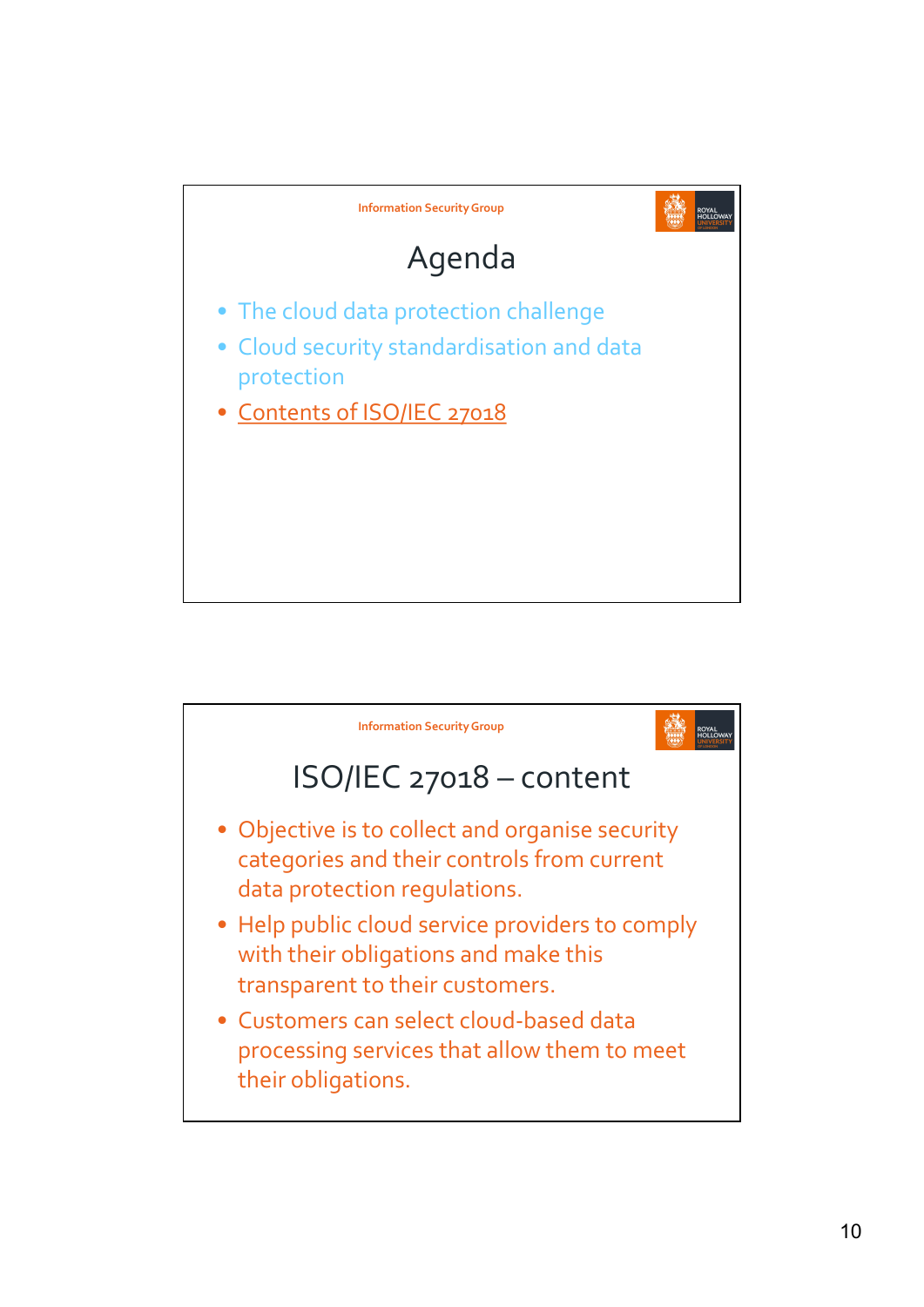

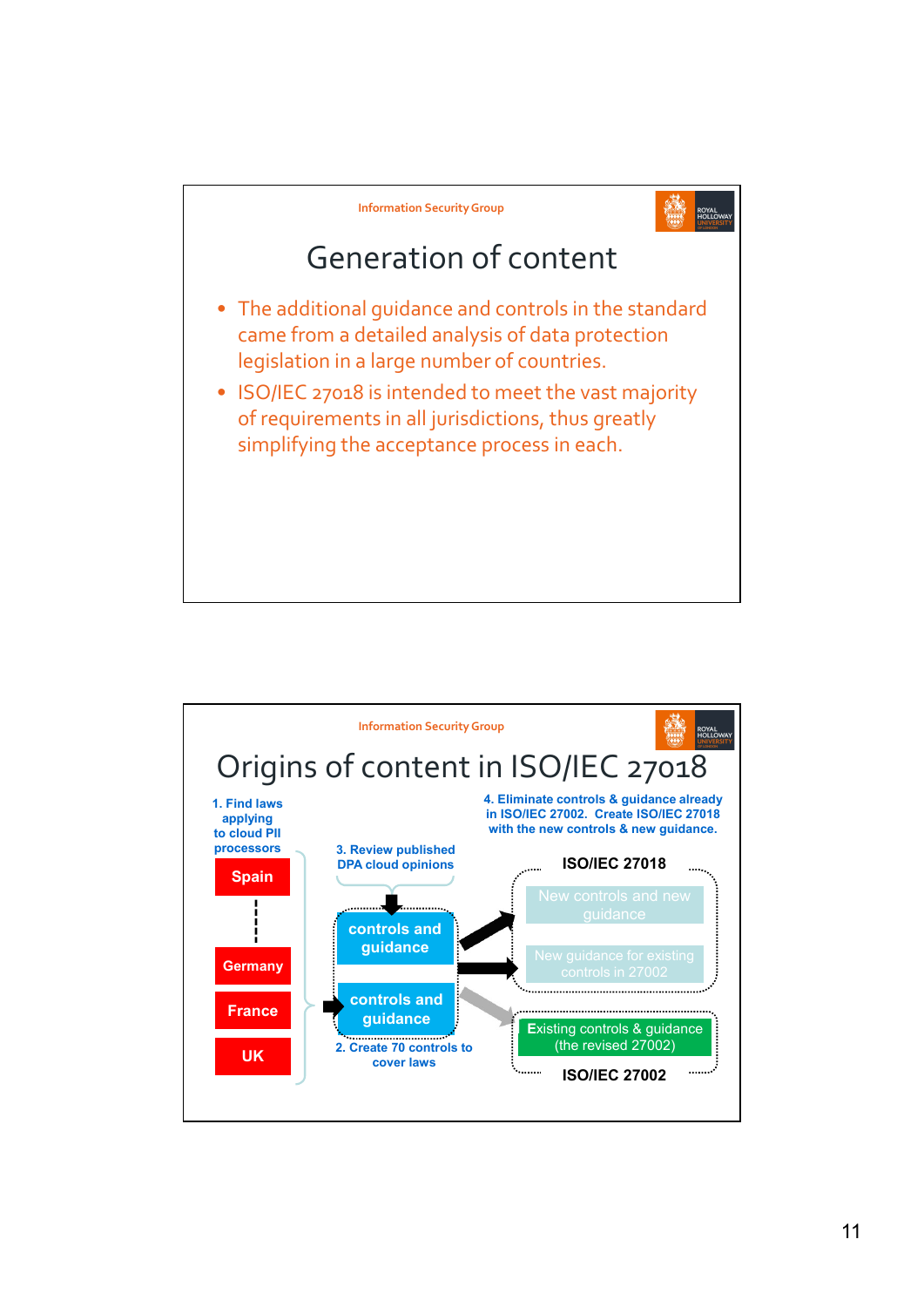

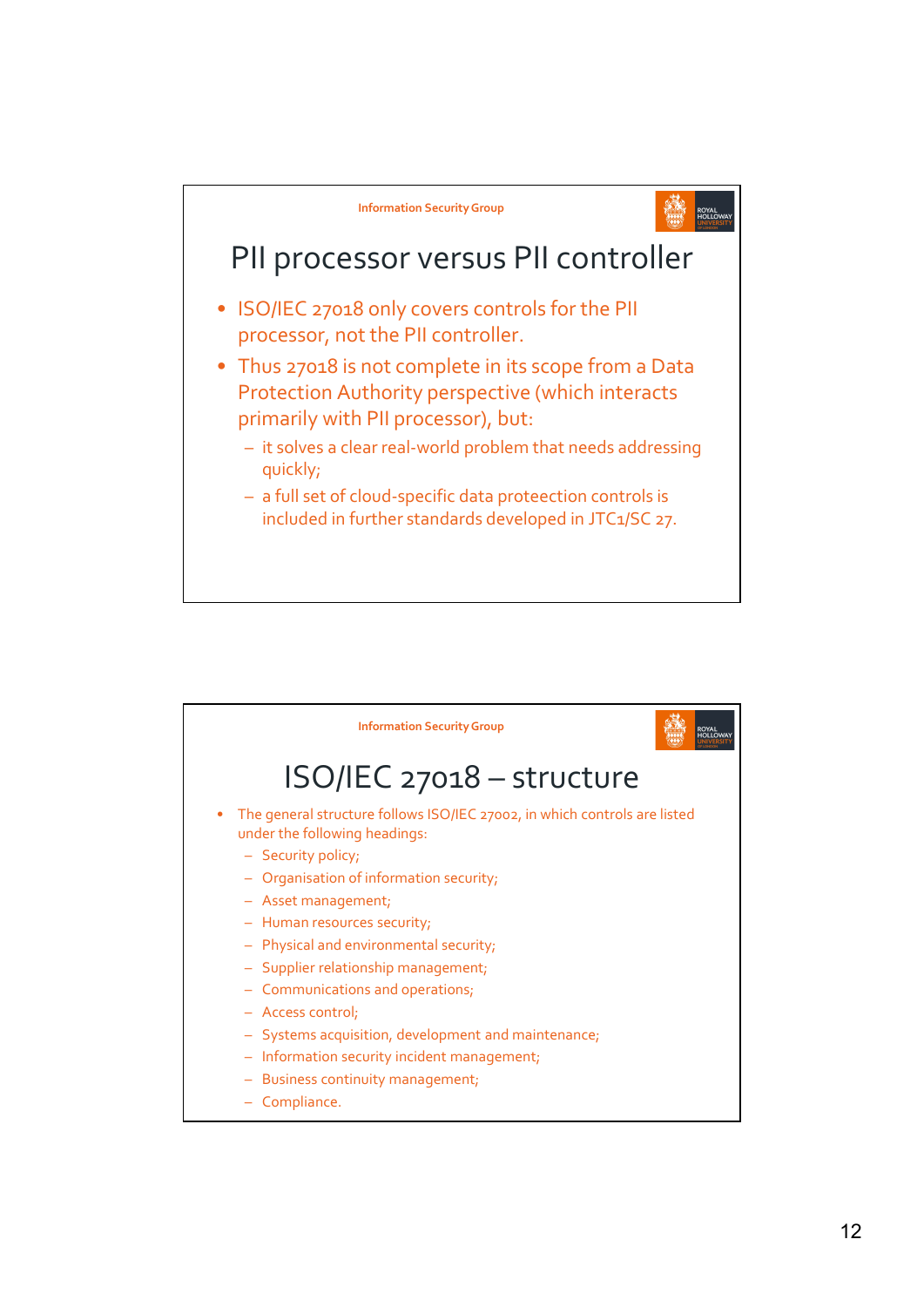

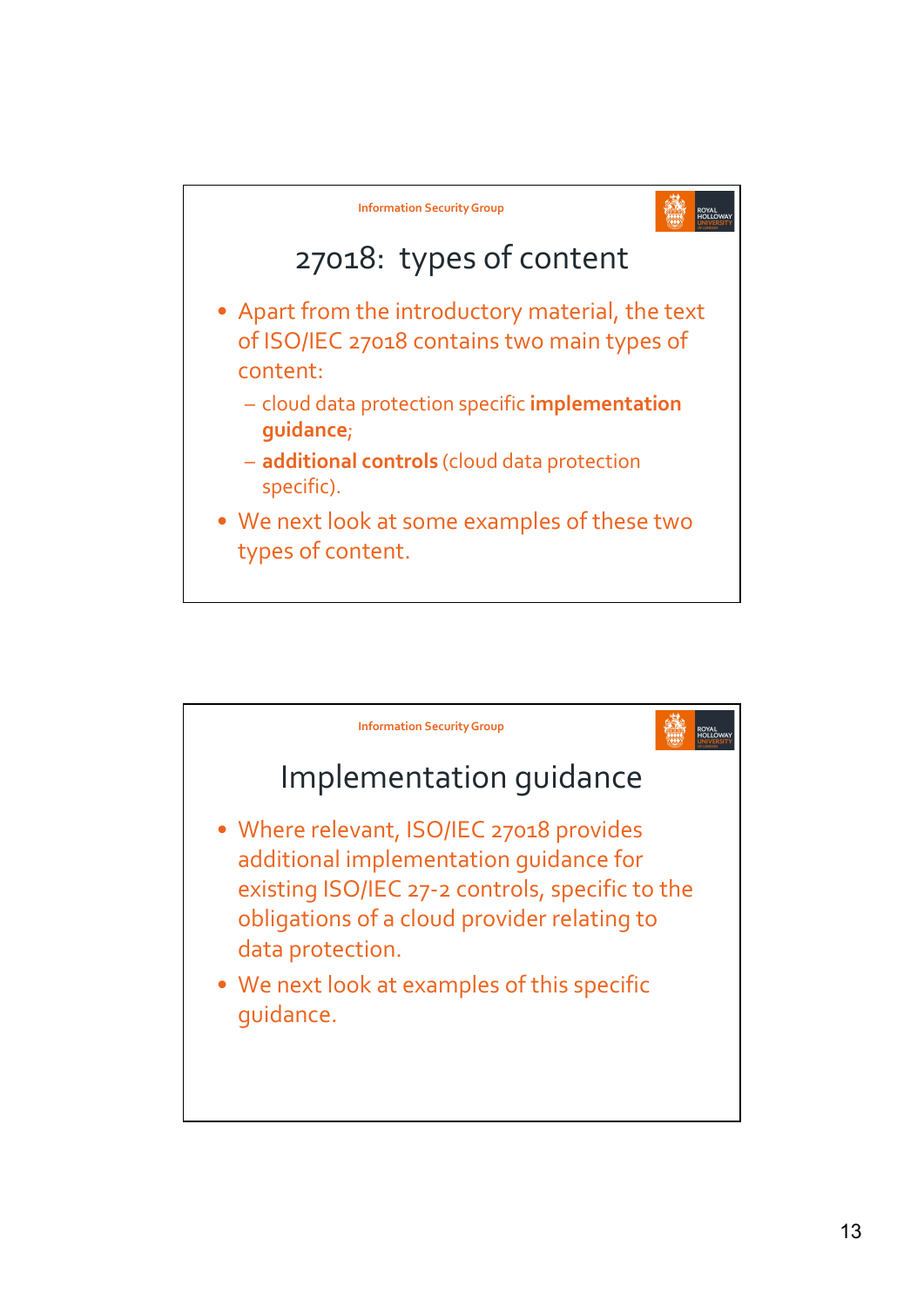

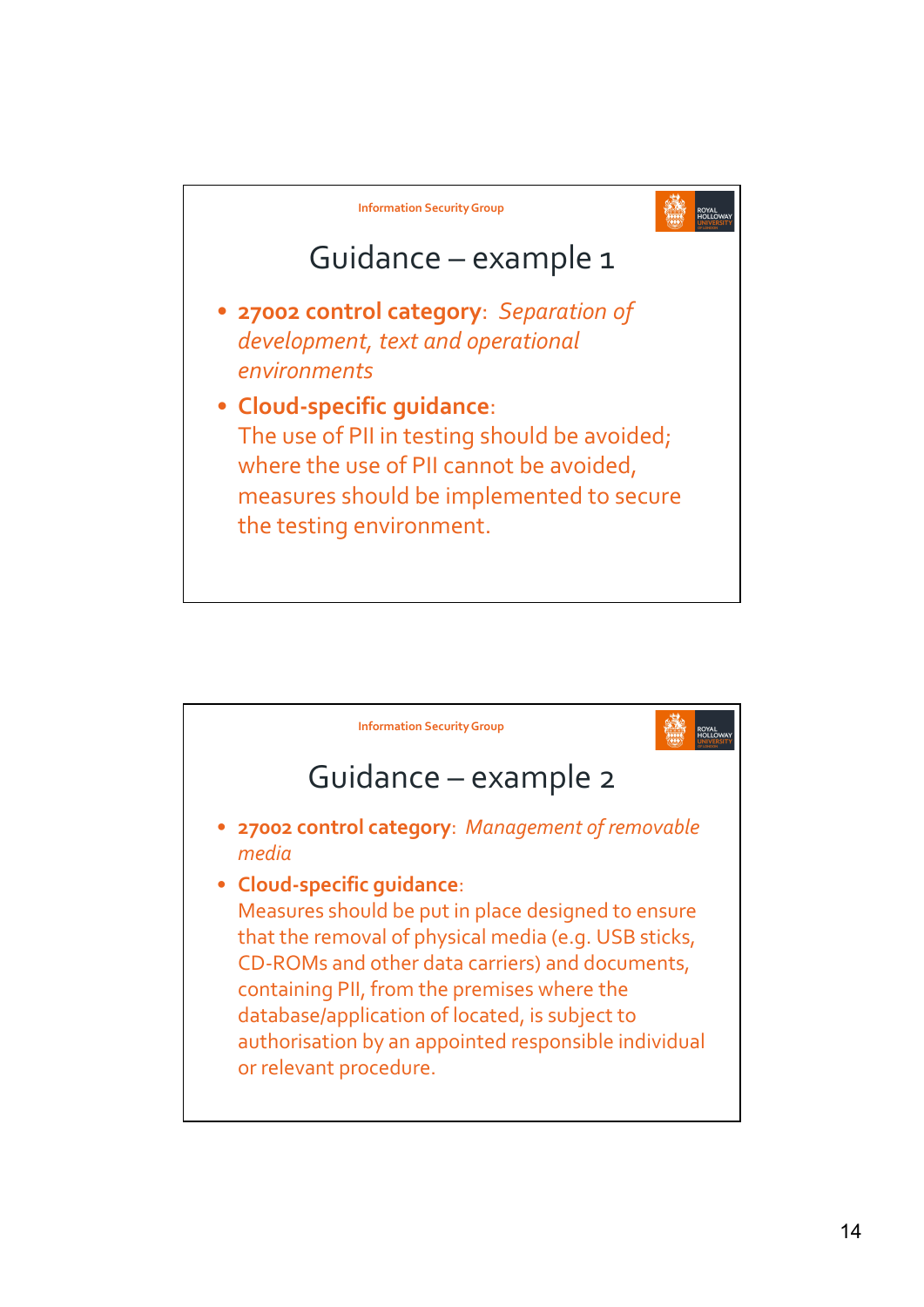

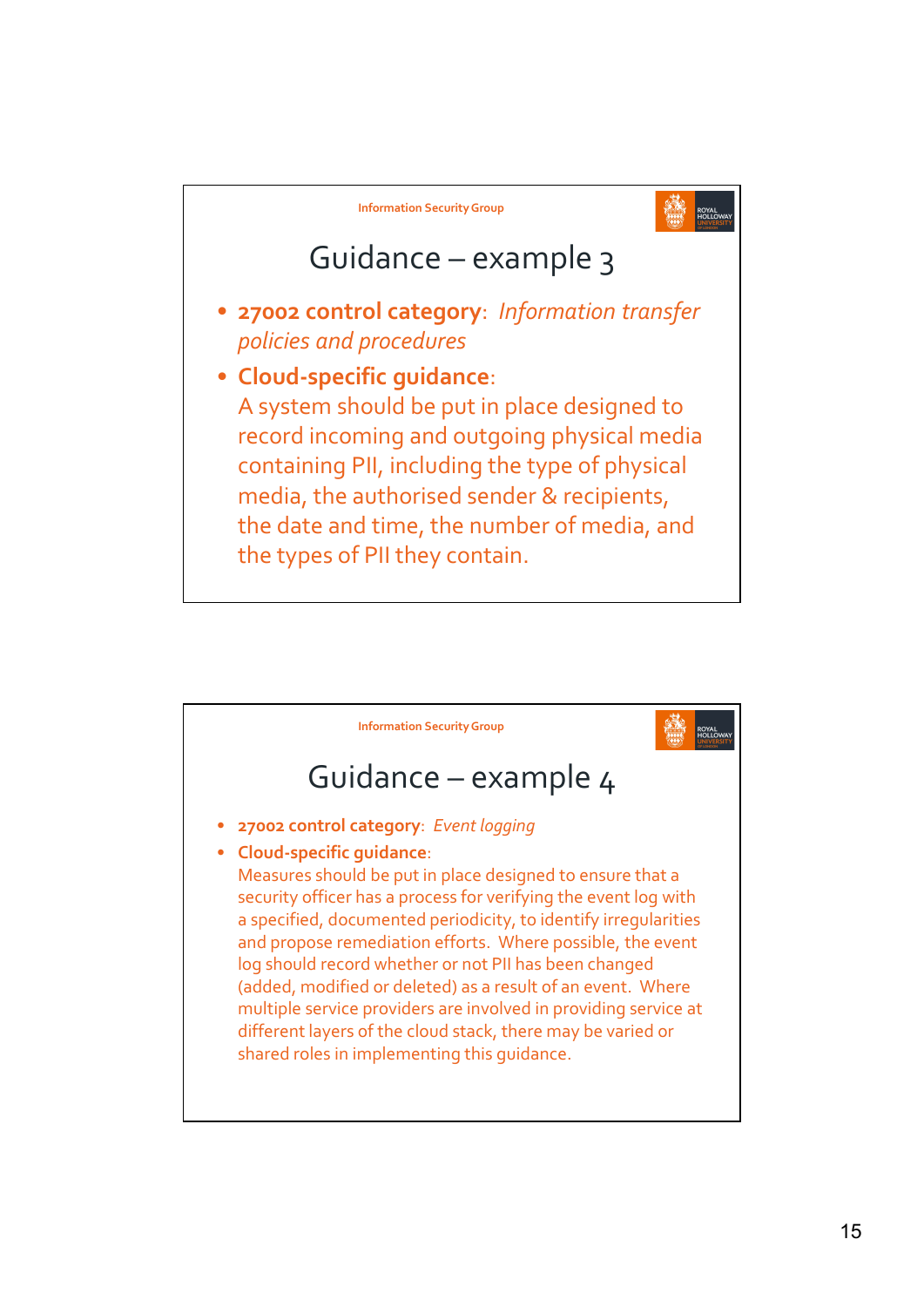

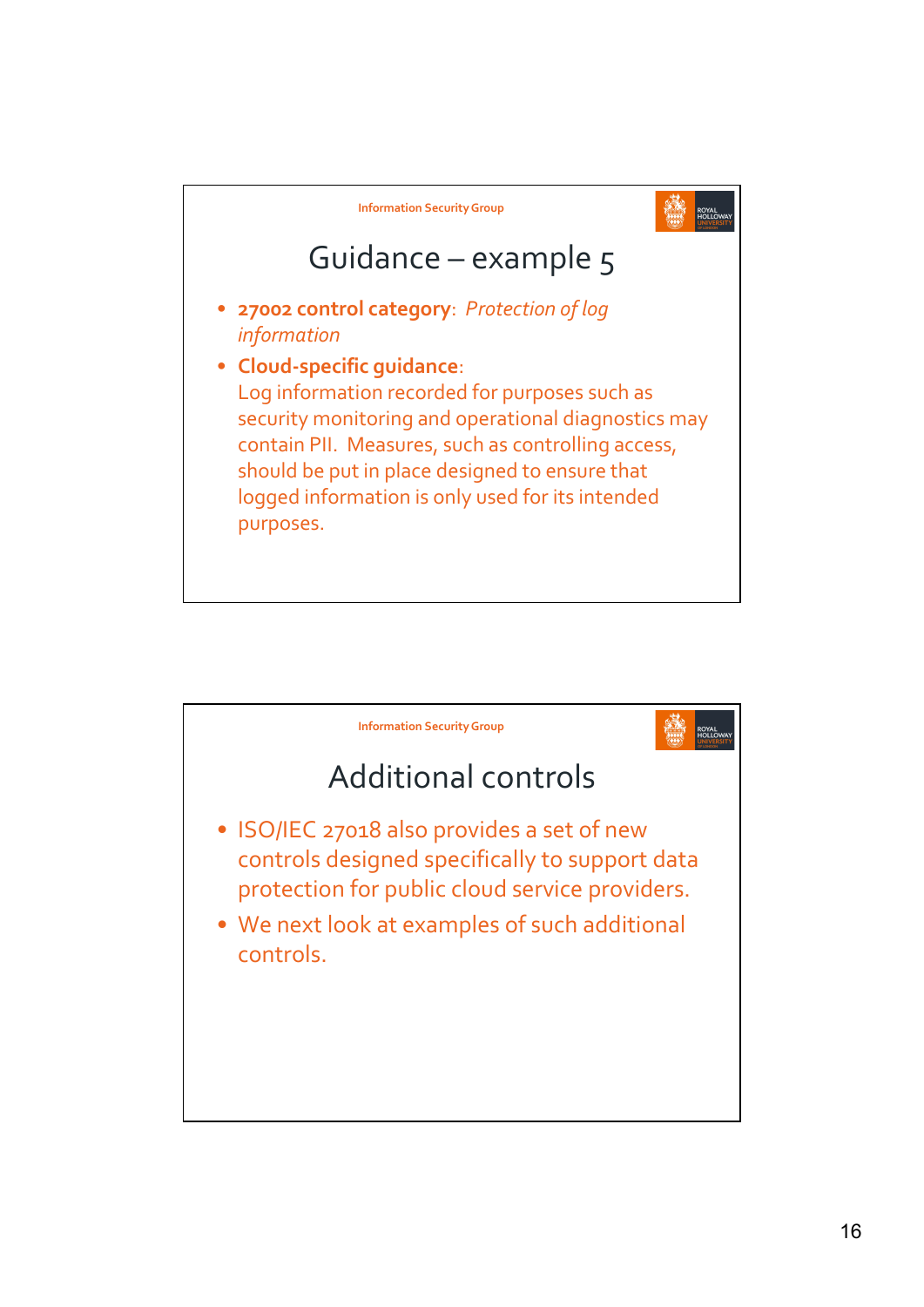

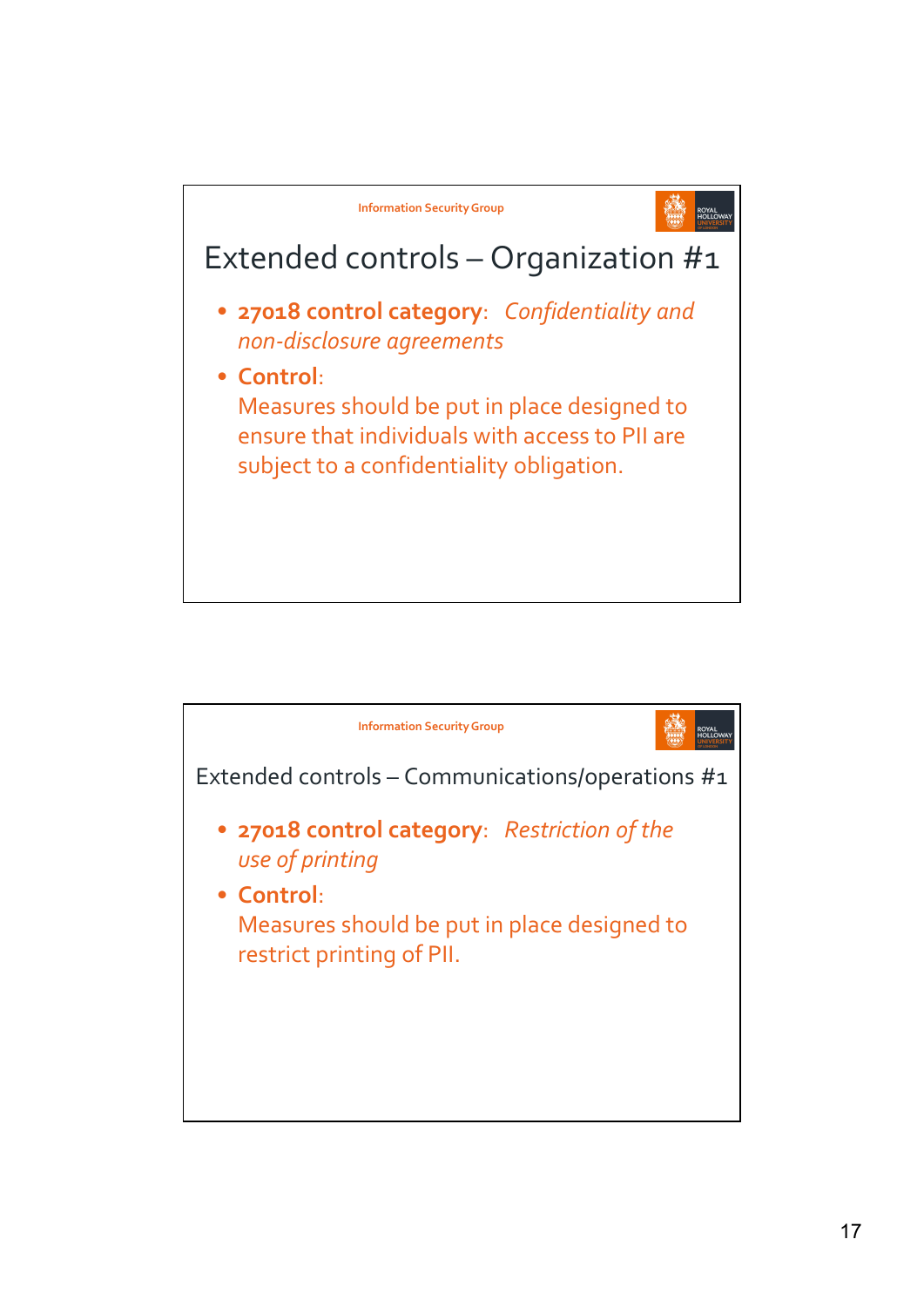

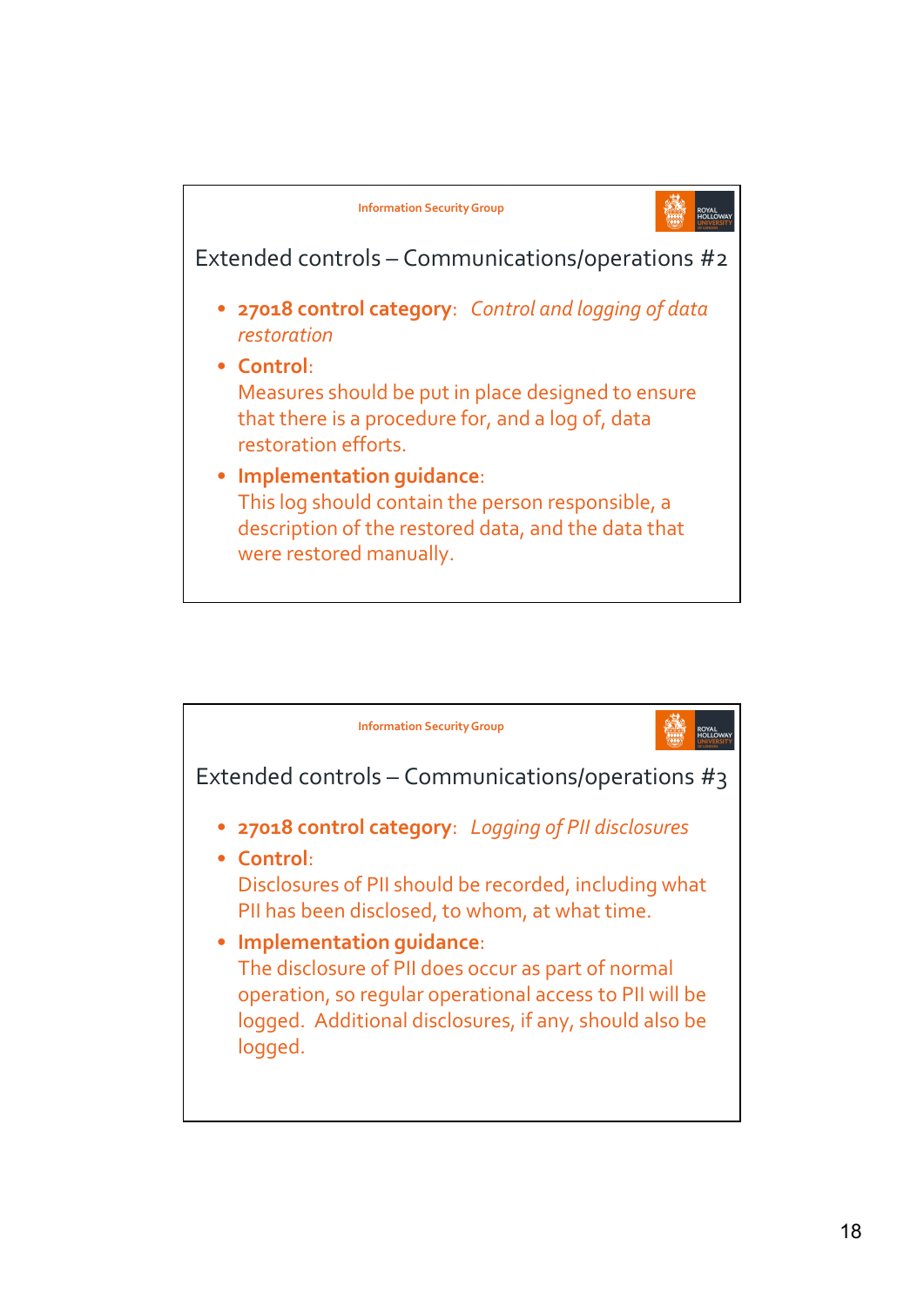

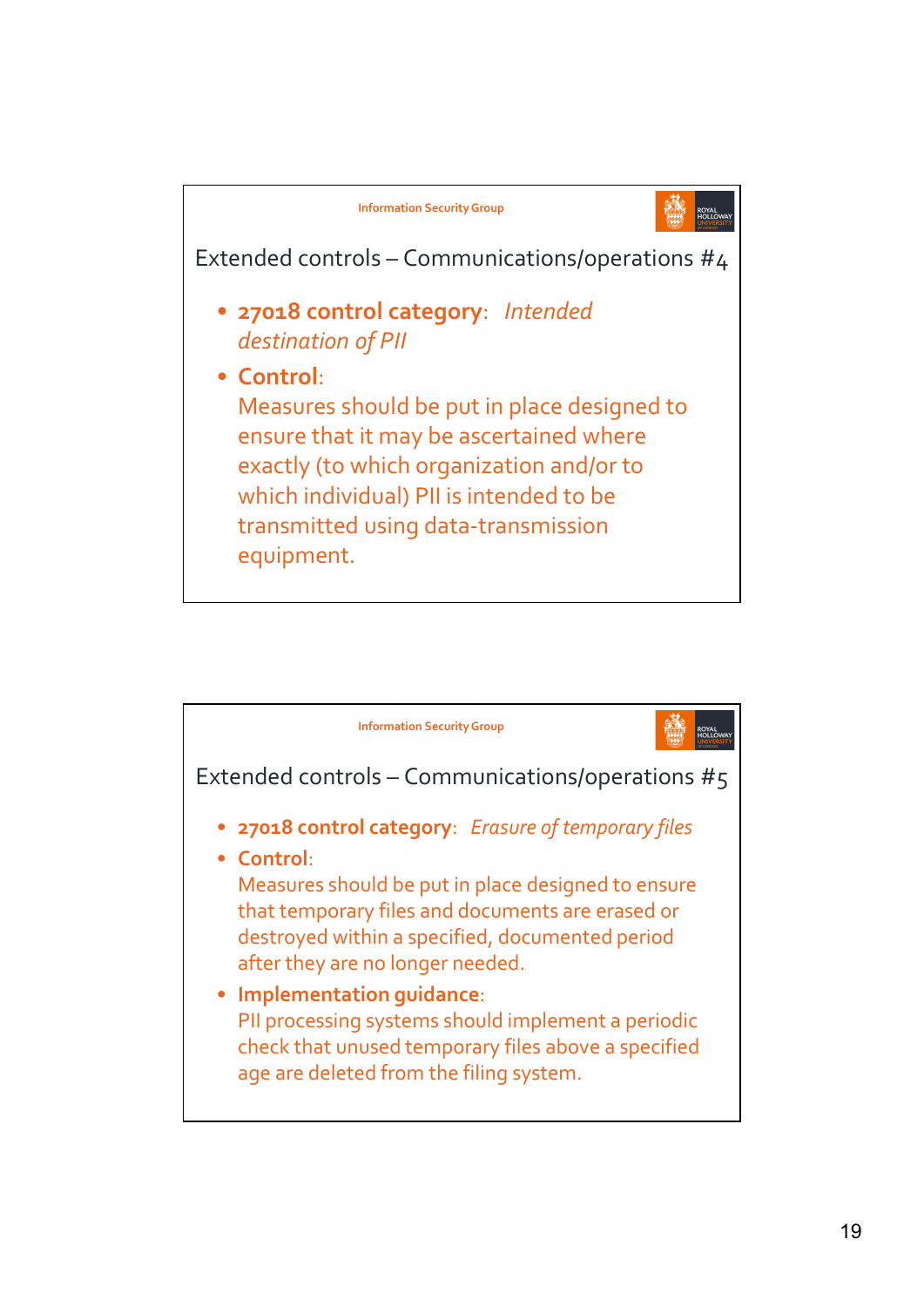

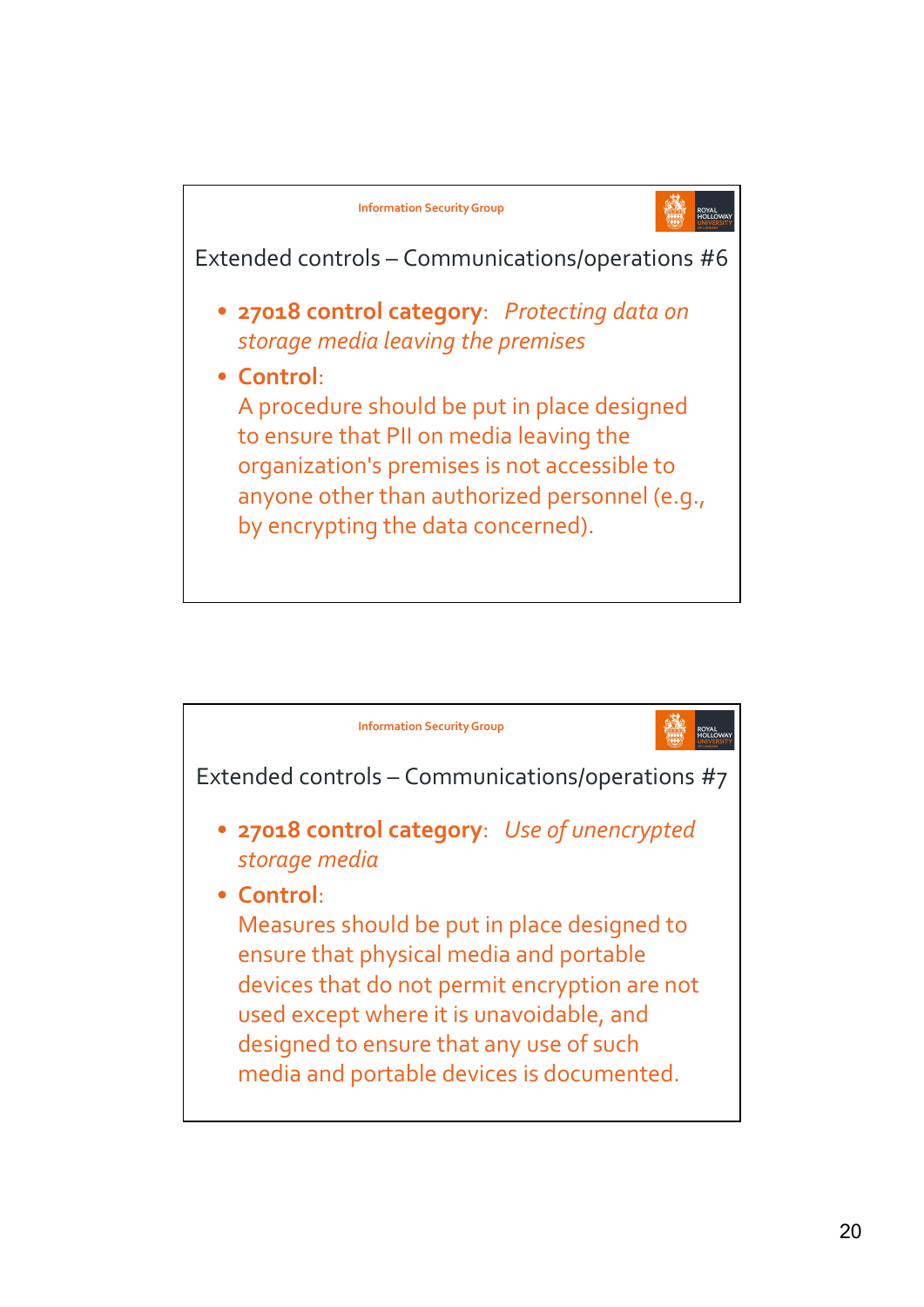

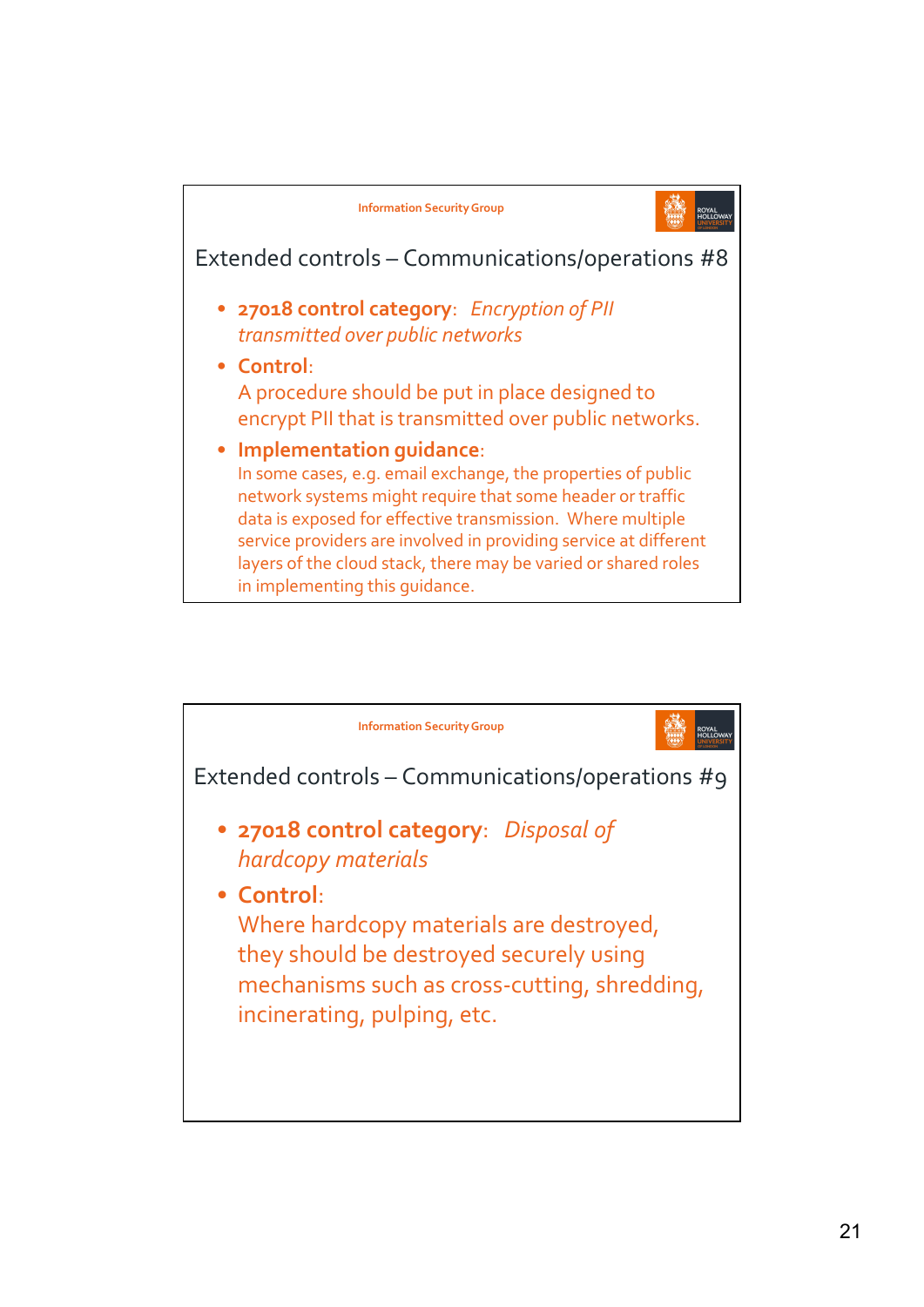

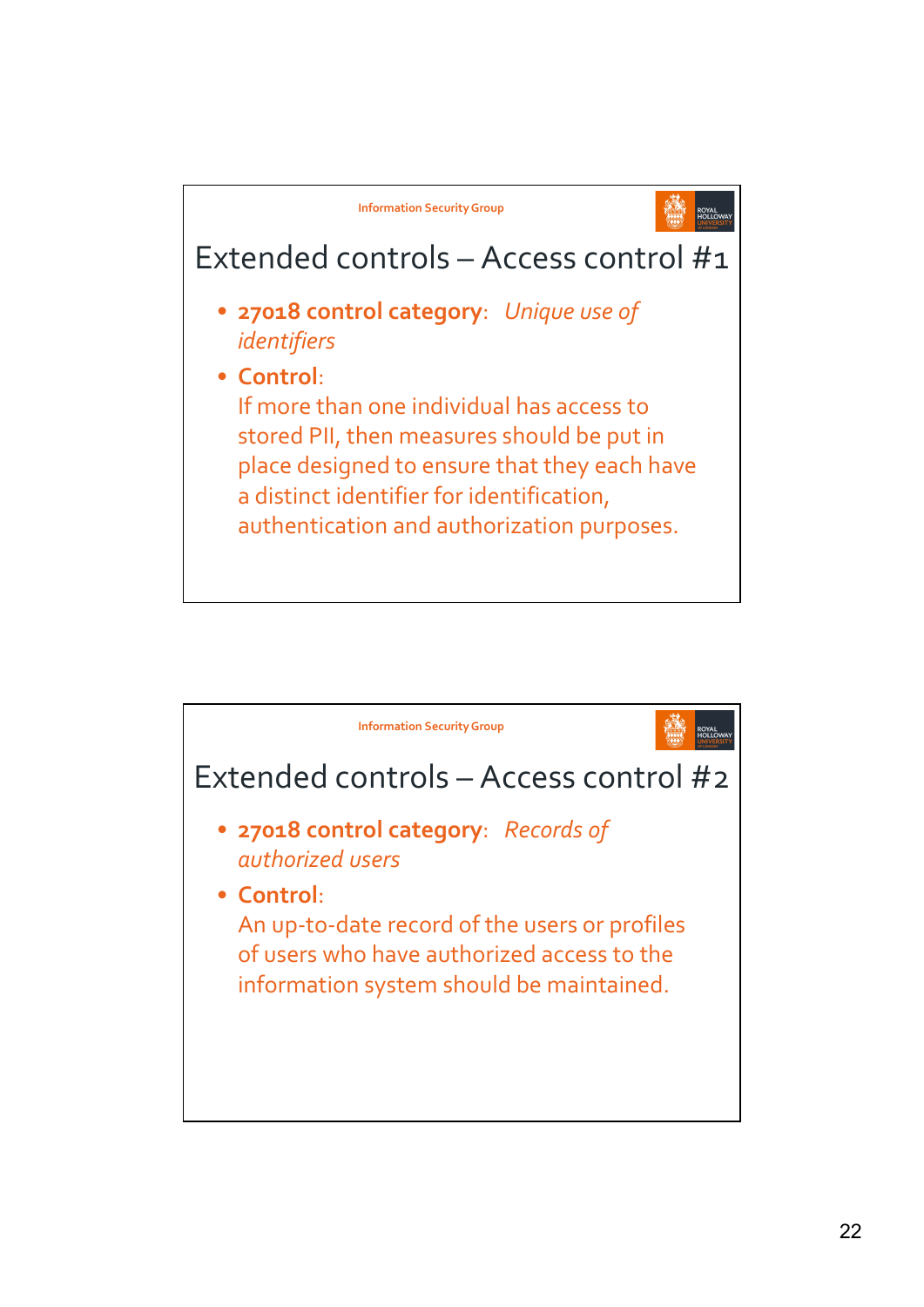

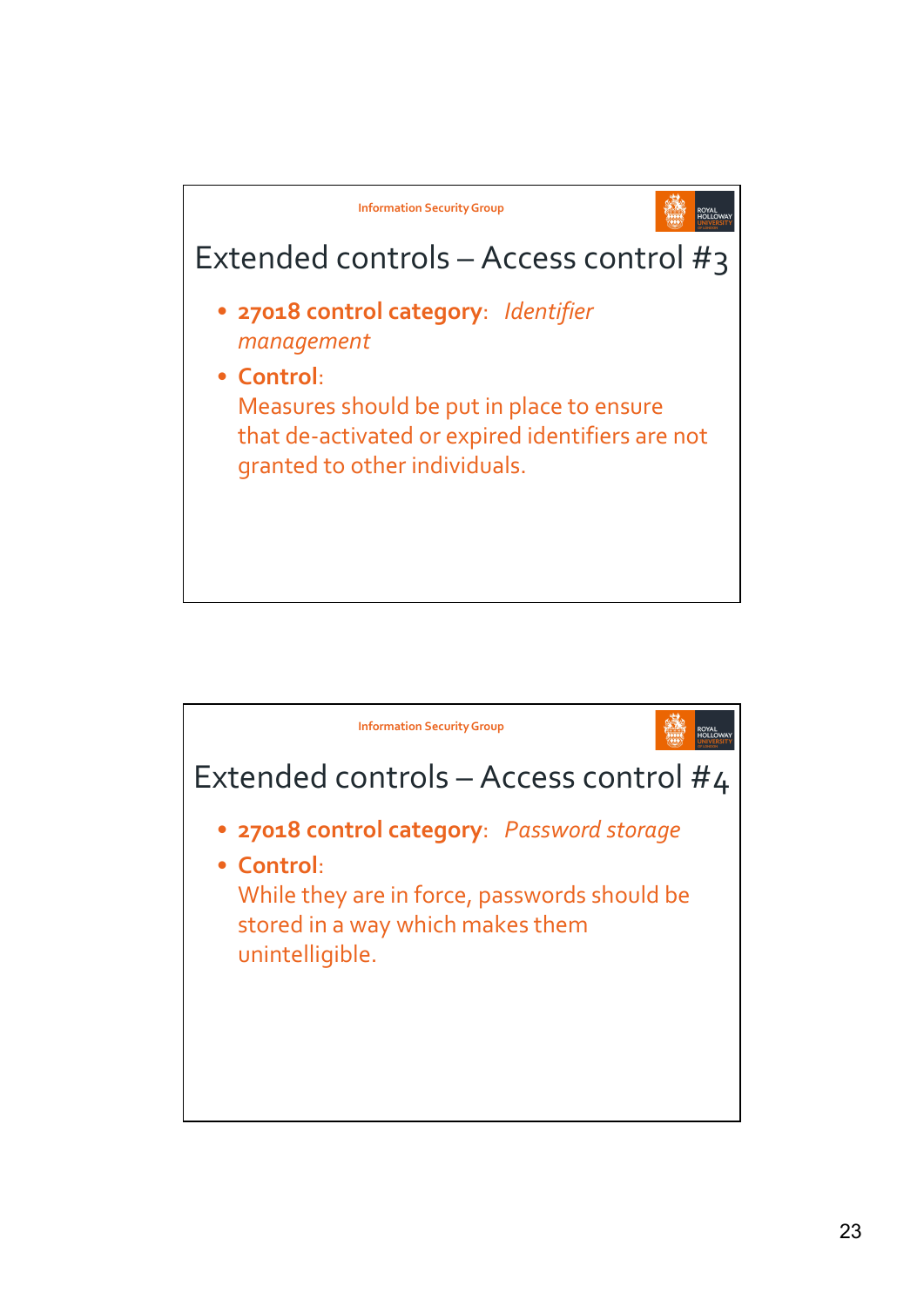

![](_page_23_Figure_1.jpeg)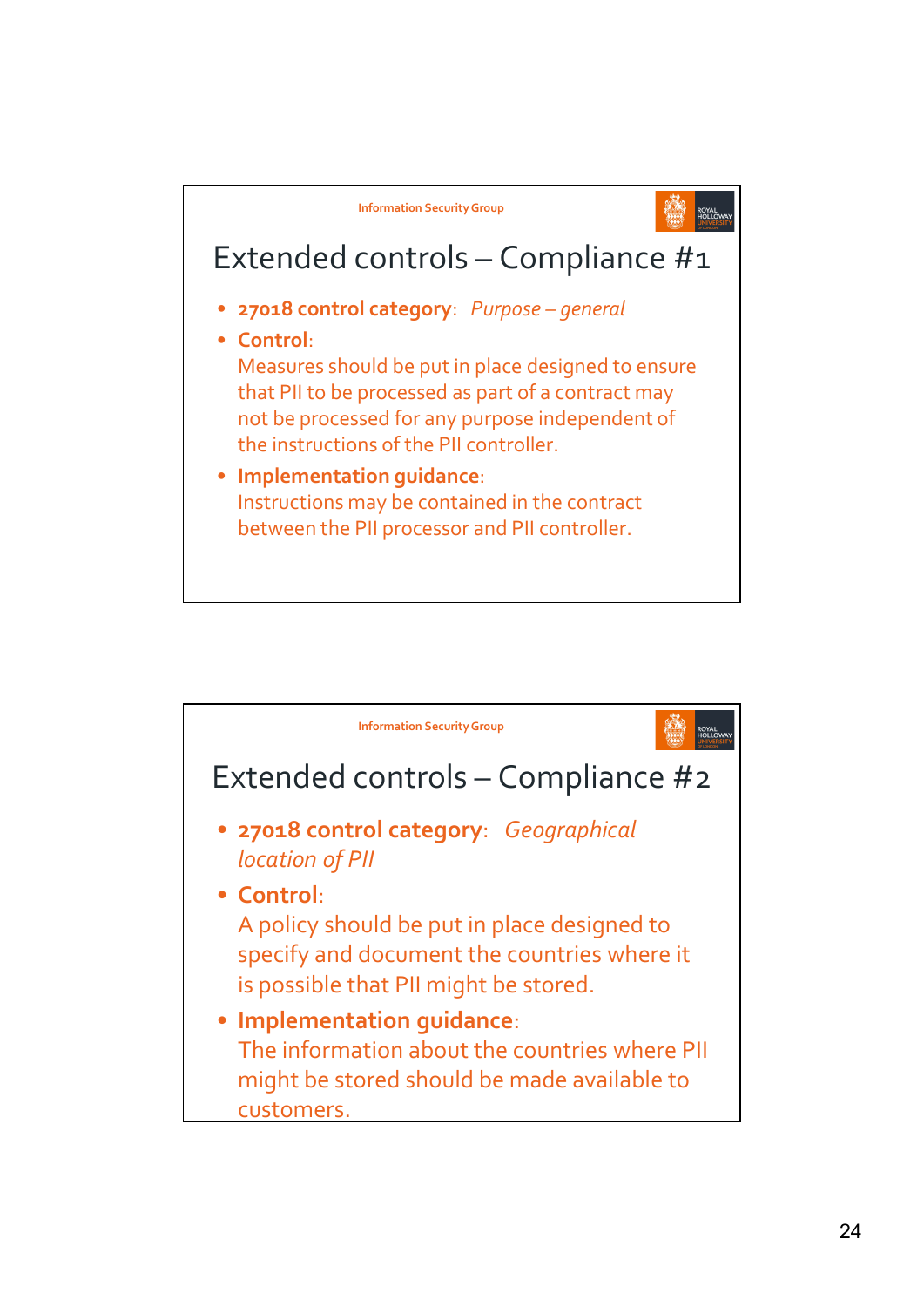![](_page_24_Figure_0.jpeg)

![](_page_24_Figure_1.jpeg)